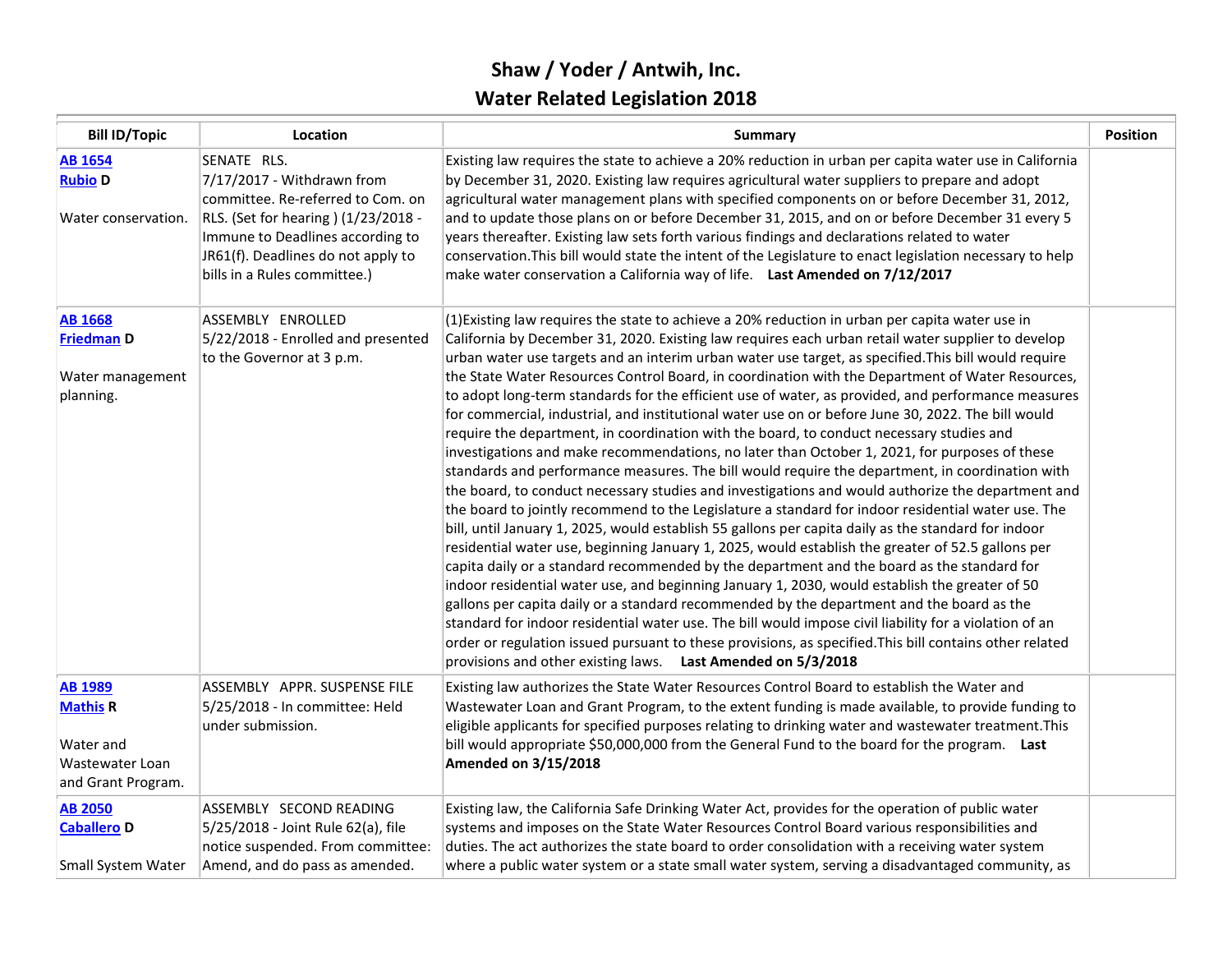| Authority Act of<br>2018.                                                   | (Ayes 12. Noes 1.) (May 25). Read<br>second time and amended. Ordered<br>returned to second reading.<br>5/29/2018 #36 ASSEMBLY SECOND<br><b>READING FILE -- ASSEMBLY BILLS</b>                                                                                             | defined, consistently fails to provide an adequate supply of safe drinking water. The act, if<br>consolidation is either not appropriate or not technically and economically feasible, authorizes the<br>state board to contract with an administrator to provide administrative and managerial services to<br>designated public water systems and to order the designated public water system to accept<br>administrative and managerial services, as specified. This bill would create the Small System Water<br>Authority Act of 2018 and state legislative findings and declarations relating to authorizing the<br>creation of small system water authorities that will have powers to absorb, improve, and<br>competently operate noncompliant public water systems. The bill, no later than March 1, 2019,<br>would require the state board to provide written notice to cure to all public agencies, private water<br>companies, or mutual water companies that operate a public water system that has either less than<br>3,000 service connections or that serves less than 10,000 people, and are not in compliance with one<br>or more state or federal primary drinking water standard maximum contaminant levels as of<br>December 31, 2018, and for 4 consecutive quarters, as specified. The bill would require the state<br>board to provide a copy of the notice, in the case of a water corporation, to the Public Utilities<br>Commission and would require the Public Utilities Commission to be responsible with the state<br>board for ensuring compliance with the provisions of the bill. The bill would require an entity<br>receiving the notice to respond to the state board, and, if appropriate, the Public Utilities<br>Commission, as to whether the violations of drinking water standards are remedied and the basis for<br>that conclusion, as specified. The bill would require an entity reporting a continuing violation of<br>drinking water standards to have 180 days from the date of a specified response filed with the state<br>board to prepare and submit a plan to the state board to permanently remedy a violation of drinking<br>water standards within a reasonable time that is not later than January 1, 2024. The bill would<br>require the state board to review the plan and accept, accept with reasonable conditions, or reject<br>the plan, as prescribed. The bill would require an entity with an accepted plan to provide quarterly<br>reports to the state board on progress towards a permanent remedy for violations of drinking water<br>standards and would require the state board to annually hold a public hearing to consider whether<br>the progress is satisfactory. The bill would require the state board, if it rejects the plan and after a<br>certain period to allow for a petition for reconsideration, to cause the formation of an authority by<br>the applicable local agency formation commission to serve the customers of the public water system<br>that submitted the plan the state board rejects, if certain findings are made by the state board. This<br>bill contains other related provisions and other existing laws. Last Amended on 5/25/2018 |  |
|-----------------------------------------------------------------------------|----------------------------------------------------------------------------------------------------------------------------------------------------------------------------------------------------------------------------------------------------------------------------|--------------------------------------------------------------------------------------------------------------------------------------------------------------------------------------------------------------------------------------------------------------------------------------------------------------------------------------------------------------------------------------------------------------------------------------------------------------------------------------------------------------------------------------------------------------------------------------------------------------------------------------------------------------------------------------------------------------------------------------------------------------------------------------------------------------------------------------------------------------------------------------------------------------------------------------------------------------------------------------------------------------------------------------------------------------------------------------------------------------------------------------------------------------------------------------------------------------------------------------------------------------------------------------------------------------------------------------------------------------------------------------------------------------------------------------------------------------------------------------------------------------------------------------------------------------------------------------------------------------------------------------------------------------------------------------------------------------------------------------------------------------------------------------------------------------------------------------------------------------------------------------------------------------------------------------------------------------------------------------------------------------------------------------------------------------------------------------------------------------------------------------------------------------------------------------------------------------------------------------------------------------------------------------------------------------------------------------------------------------------------------------------------------------------------------------------------------------------------------------------------------------------------------------------------------------------------------------------------------------------------------------------------------------------------------------------------------------------------------------------------------------------------------------------------------------------------------------------------------------------------------------------------------------------------------------------------------------------------------------------------------------------------------------------------------------------------------------------------------------------------------------------------------------------------------------------------------------------------------------------------|--|
| <b>AB 2060</b><br>Garcia, Eduardo D<br>Water: grants:<br>advanced payments. | ASSEMBLY SECOND READING<br>5/25/2018 - From committee:<br>Amend, and do pass as amended.<br>(Ayes 12. Noes 0.) (May 25). Read<br>second time and amended. Ordered<br>returned to second reading.<br>5/29/2018 #38 ASSEMBLY SECOND<br><b>READING FILE -- ASSEMBLY BILLS</b> | (1) Existing law, the Porter-Cologne Water Quality Control Act, establishes the State Water Pollution<br>Control Revolving Fund program pursuant to which state and federal funds are continuously<br>appropriated from the State Water Pollution Control Revolving Fund to the State Water Resources<br>Control Board for loans and other financial assistance for the construction of publicly owned<br>treatment works by a municipality, the implementation of a management program, the<br>development and implementation of a conservation and management plan, and other related<br>purposes in accordance with the federal Clean Water Act. Existing law authorizes the board to assess<br>a specified annual charge in connection with any financial assistance made pursuant to the revolving<br>fund program in lieu of interest that otherwise would be charged and requires the proceeds<br>generated from the imposition of that charge to be deposited in the State Water Pollution Control                                                                                                                                                                                                                                                                                                                                                                                                                                                                                                                                                                                                                                                                                                                                                                                                                                                                                                                                                                                                                                                                                                                                                                                                                                                                                                                                                                                                                                                                                                                                                                                                                                                                                                                                                                                                                                                                                                                                                                                                                                                                                                                                                                                                                                       |  |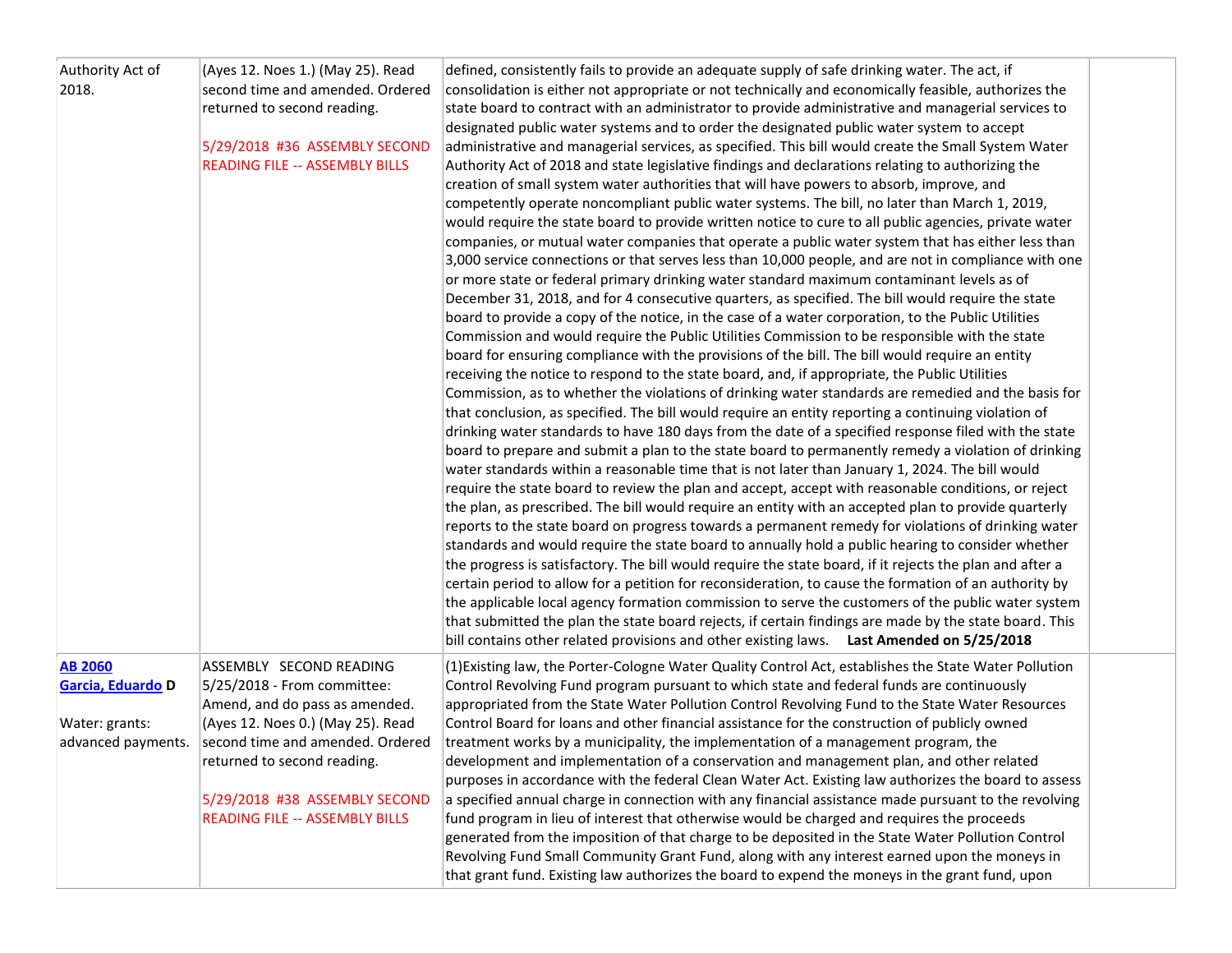|                                                                                                                            |                                                                                                                                                                                                                                                                            | appropriation by the Legislature, for grants for eligible projects under the revolving fund program<br>that serve small communities, as defined. This bill would require the board, within 60 days of<br>awarding a grant from the grant fund, to provide a project proponent that requests and<br>demonstrates a need for advanced payment with advanced payment of \$500,000 or 50% of the<br>grant award, whichever is less, for projects in which the project proponent is a nonprofit<br>organization or a disadvantaged community, or the project benefits a disadvantaged community.<br>The bill would require the advanced funds to be handled as prescribed. The bill would authorize the<br>board to adopt additional requirements for the recipient regarding the use of the advanced payment<br>to ensure that the funds are used properly. This bill contains other related provisions and other<br>existing laws. Last Amended on 5/25/2018                                                                                                                                                                                                                                                                                                                                                                                                                                                                                                                                                                                                                                                                                                                                                                                                                                                                                                                                                                                                                                                                                                                                                                                       |  |
|----------------------------------------------------------------------------------------------------------------------------|----------------------------------------------------------------------------------------------------------------------------------------------------------------------------------------------------------------------------------------------------------------------------|-------------------------------------------------------------------------------------------------------------------------------------------------------------------------------------------------------------------------------------------------------------------------------------------------------------------------------------------------------------------------------------------------------------------------------------------------------------------------------------------------------------------------------------------------------------------------------------------------------------------------------------------------------------------------------------------------------------------------------------------------------------------------------------------------------------------------------------------------------------------------------------------------------------------------------------------------------------------------------------------------------------------------------------------------------------------------------------------------------------------------------------------------------------------------------------------------------------------------------------------------------------------------------------------------------------------------------------------------------------------------------------------------------------------------------------------------------------------------------------------------------------------------------------------------------------------------------------------------------------------------------------------------------------------------------------------------------------------------------------------------------------------------------------------------------------------------------------------------------------------------------------------------------------------------------------------------------------------------------------------------------------------------------------------------------------------------------------------------------------------------------------------------|--|
| <b>AB 2064</b><br><b>Gloria D</b><br>Integrated regional<br>water management<br>plans: grants:<br>advanced payment.        | ASSEMBLY SECOND READING<br>5/25/2018 - From committee:<br>Amend, and do pass as amended.<br>(Ayes 12. Noes 0.) (May 25). Read<br>second time and amended. Ordered<br>returned to second reading.<br>5/29/2018 #40 ASSEMBLY SECOND<br><b>READING FILE -- ASSEMBLY BILLS</b> | Existing law, the Integrated Regional Water Management Planning Act, authorizes a regional water<br>management group to prepare and adopt an integrated regional water management plan with<br>specified components relating to water supply and water quality. Existing law provides that an<br>integrated regional water management plan is eligible for funding allocated specifically for<br>implementation of integrated regional water management. The bill, until January 1, 2025, would<br>require the department to provide a project proponent that requests and demonstrates a need for<br>advanced payment with advanced payment for those projects of \$500,000 or 50% of the grant<br>award, whichever is less. The bill would eliminate the requirement that the grant award for the<br>project be less than \$1,000,000 to obtain advanced payment. The bill would require a project<br>proponent, upon completion of the first one-half of a project receiving an above-described grant<br>award, to provide a first one-half project accountability report to the department that reports the<br>completion of objectives for the first one-half of the project and documents the expenditure and use<br>of advanced grant funds. The bill would require the department to provide advanced payment of the<br>remaining grant award within 60 days of receiving the report if the project meets certain criteria and<br>would require the advanced funds to be handled as prescribed, including that the funds are required<br>to be spent within 6 months of the date of receipt unless the department waives this requirement.<br>The bill would authorize the department to withhold up to 10% of the remaining advanced grant<br>award as retention proceeds that the department is required to release fully to the project<br>proponent upon verification by the department of project completion. The bill would require a<br>project proponent to submit a final project accountability report to the department upon<br>completion of the project. This bill contains other existing laws. Last Amended on 5/25/2018 |  |
| <b>AB 2072</b><br><b>Quirk D</b><br>State Water<br><b>Resources Control</b><br>Board: constituents<br>of emerging concern. | ASSEMBLY APPR. SUSPENSE FILE<br>5/25/2018 - In committee: Held<br>under submission.                                                                                                                                                                                        | Existing law, the Porter-Cologne Water Quality Control Act, requires the state policy for water quality<br>control to consist of water quality principles and guidelines for long-range resource planning, water<br>quality objectives, and other principles and guidelines deemed essential by the State Water<br>Resources Control Board for water quality control. The act requires the state board to annually<br>determine state needs for water quality research and to recommend projects to be conducted. This<br>bill would require the state board, to the extent that the state board determines funds are available,<br>to establish and maintain a dedicated program to research the potential effects of constituents of<br>emerging concern in water sources on human and ecosystem health, as prescribed. Last Amended<br>on 3/13/2018                                                                                                                                                                                                                                                                                                                                                                                                                                                                                                                                                                                                                                                                                                                                                                                                                                                                                                                                                                                                                                                                                                                                                                                                                                                                                          |  |
| <b>AB 2179</b><br><b>Gipson D</b>                                                                                          | ASSEMBLY THIRD READING<br>$5/14/2018$ - Read second time.                                                                                                                                                                                                                  | Existing law authorizes the furnishing of utility services by publicly owned public utilities, including<br>municipal corporations, which are subject to control by their governing bodies. Existing law                                                                                                                                                                                                                                                                                                                                                                                                                                                                                                                                                                                                                                                                                                                                                                                                                                                                                                                                                                                                                                                                                                                                                                                                                                                                                                                                                                                                                                                                                                                                                                                                                                                                                                                                                                                                                                                                                                                                        |  |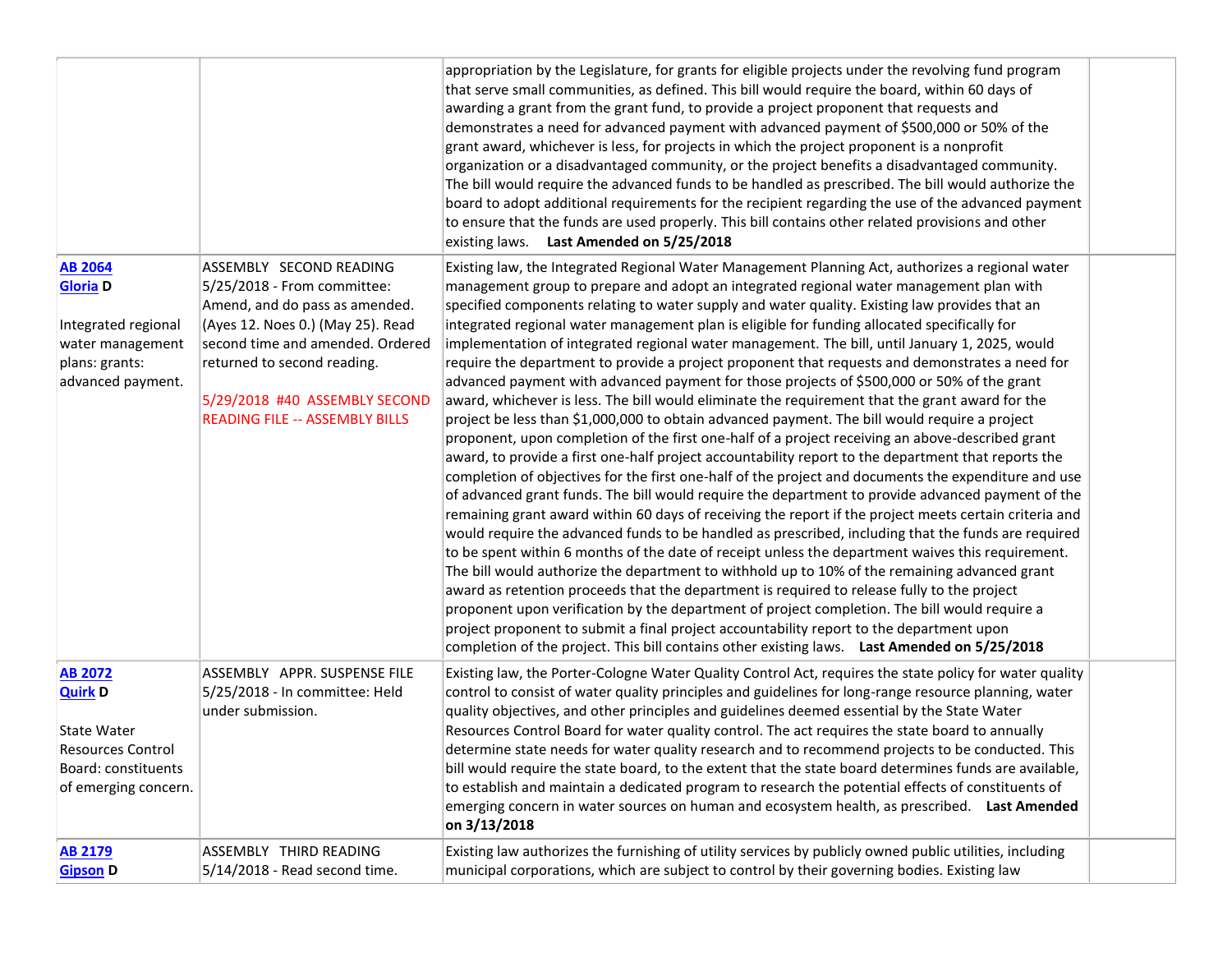| Municipal<br>corporations: public<br>utility service: water<br>and sewer service.                                  | Ordered to third reading.<br>5/29/2018 #205 ASSEMBLY THIRD<br><b>READING FILE - ASSEMBLY BILLS</b>                                                                                               | authorizes any municipal corporation to acquire, construct, own, operate, or lease any public utility,<br>as defined, to furnish its inhabitants with light, water, power, heat, transportation, or means of<br>communications and to furnish those services outside its boundaries, except within another<br>municipal corporation that furnishes the same service or that does not consent. Existing law<br>authorizes a municipal corporation to sell or dispose of any public utility it owns. Existing law<br>requires that a resolution authorizing the sale of a public utility be passed by 2/3 of the members of<br>the legislative body of the municipal corporation and be passed by a 2/3 vote of all voters voting at<br>an election to authorize the sale in the ordinance calling the election. Existing law establishes an<br>alternative procedure whereby a municipal corporation can lease, sell, or transfer that portion of a<br>water utility used for furnishing water service outside the boundaries of the municipal corporation.<br>This bill would additionally authorize a municipal corporation to utilize the alternative procedures to<br>lease, sell, or transfer that portion of a municipal utility used for furnishing sewer service outside the<br>boundaries of the municipal corporation.                                                  |  |
|--------------------------------------------------------------------------------------------------------------------|--------------------------------------------------------------------------------------------------------------------------------------------------------------------------------------------------|----------------------------------------------------------------------------------------------------------------------------------------------------------------------------------------------------------------------------------------------------------------------------------------------------------------------------------------------------------------------------------------------------------------------------------------------------------------------------------------------------------------------------------------------------------------------------------------------------------------------------------------------------------------------------------------------------------------------------------------------------------------------------------------------------------------------------------------------------------------------------------------------------------------------------------------------------------------------------------------------------------------------------------------------------------------------------------------------------------------------------------------------------------------------------------------------------------------------------------------------------------------------------------------------------------------------------------------------------------------------------------|--|
| <b>AB 2242</b><br><b>Rubio D</b><br>Urban water<br>management<br>planning.                                         | ASSEMBLY THIRD READING<br>$ 4/25/2018$ - Read second time.<br>Ordered to third reading.<br>5/29/2018 #178 ASSEMBLY THIRD<br><b>READING FILE - ASSEMBLY BILLS</b>                                 | Existing law, the Urban Water Management Planning Act, requires every public and private urban<br>water supplier that directly or indirectly provides water for municipal purposes to prepare and adopt<br>an urban water management plan and to update its plan once every 5 years on or before December<br>31 in years ending in 5 and zero, except as specified. Existing law requires an urban water<br>management plan, among other things, to describe the reliability of the water supply and<br>vulnerability to seasonal or climatic shortage, to the extent practicable, and provide data for<br>average, single-dry, and multiple-dry water years. Existing law requires that an urban water<br>management plan provides an urban water shortage contingency analysis that includes, among<br>other things, an estimate of the minimum water supply available during each of the following 3<br>water years based on the driest 3-year historic sequence for the agency's water supply. This bill<br>would require an urban water supplier to include in its urban water management plan an<br>assessment of the reliability of its water service, as specified, to its customers during normal, dry,<br>and multiple dry years, including a repeat of the 5 consecutive historic driest years the urban water<br>supplier has experienced. Last Amended on 3/15/2018 |  |
| <b>AB 2283</b><br><b>Holden</b> D<br>Income taxes:<br>exclusion: turf<br>removal water<br>conservation<br>program. | ASSEMBLY APPR. SUSPENSE FILE<br>5/25/2018 - In committee: Held<br>under submission.                                                                                                              | The Personal Income Tax Law and the Corporation Tax Law, for taxable years beginning on or after<br>January 1, 2014, and before January 1, 2019, provide an exclusion from gross income for any amount<br>received as a rebate, voucher, or other financial incentive issued by a local water agency or supplier<br>for participation in a turf removal water conservation program. This bill would extend the operation<br>of those provisions to January 1, 2024. This bill contains other related provisions.                                                                                                                                                                                                                                                                                                                                                                                                                                                                                                                                                                                                                                                                                                                                                                                                                                                                 |  |
| <b>AB 2370</b><br><b>Holden D</b><br>Lead exposure: child<br>day care facilities:<br>family day care<br>homes.     | ASSEMBLY SECOND READING<br>5/25/2018 - From committee:<br>Amend, and do pass as amended.<br>(Ayes 14. Noes 0.) (May 25). Read<br>second time and amended. Ordered<br>returned to second reading. | (1) Under existing law, the California Child Day Care Facilities Act, the State Department of Social<br>Services licenses and regulates child day care facilities, as defined, and family day care home<br>licensees. The act requires that, as a condition of licensure and in addition to any other required<br>training, at least one director or teacher at each day care center, and each family day care home<br>licensee who provides care, have at least 15 hours of health and safety training, covering specified<br>components, including a preventive health practices course or courses on recognition, management,<br>and prevention of infectious diseases and prevention of childhood injuries. A willful or repeated                                                                                                                                                                                                                                                                                                                                                                                                                                                                                                                                                                                                                                            |  |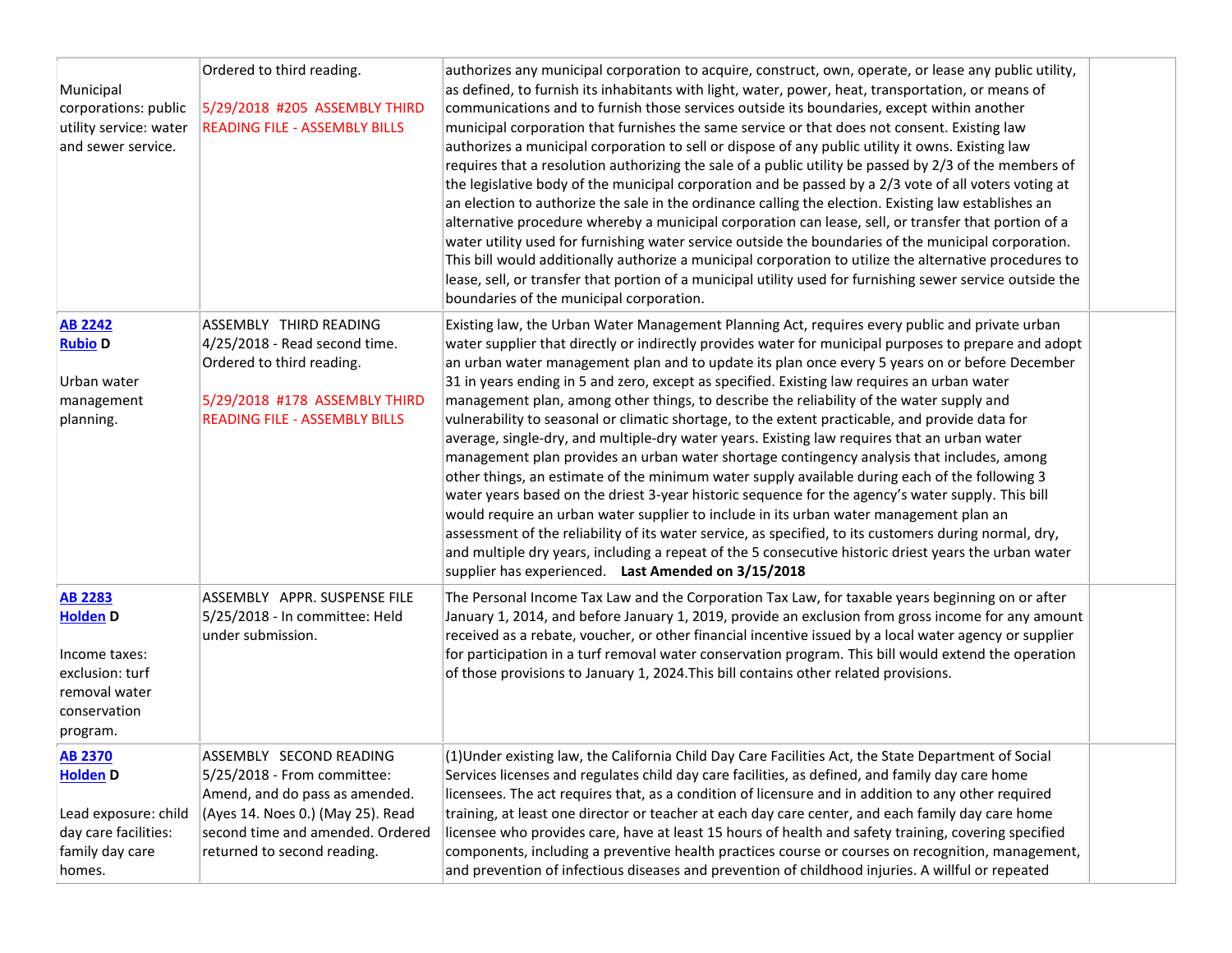|                                                                                       | 5/29/2018 #157 ASSEMBLY SECOND<br><b>READING FILE -- ASSEMBLY BILLS</b>                                                                                                                                                                       | violation of the act, or any rule or regulation promulgated under the act, is a misdemeanor<br>punishable by a fine not to exceed \$1,000 or by imprisonment in a county jail for a period not to<br>exceed 180 days, or by both the fine and imprisonment, and a serious violation of the act is subject<br>to daily civil penalties, as specified. This bill would additionally require, as a condition of licensure,<br>the health and safety training to include instruction in the prevention of lead exposure as a part of<br>the preventive health practices course or courses component. This bill would require a licensed child<br>day care facility, upon enrolling or reenrolling a child receiving state-subsidized child care, to request<br>that the child's parent or guardian provide the facility with documentation demonstrating that the<br>child had received a blood lead screening test. The bill would require the child day care facility, upon<br>enrolling or reenrolling any child, to provide the parent or guardian with written information on the<br>risks and effects of lead exposure and blood lead testing recommendations and requirements. The<br>bill would prohibit a parent or guardian's failure to provide a blood lead screening test from<br>preventing the child's enrollment in the child day care facility. This bill contains other related<br>provisions and other existing laws. Last Amended on 5/25/2018 |  |
|---------------------------------------------------------------------------------------|-----------------------------------------------------------------------------------------------------------------------------------------------------------------------------------------------------------------------------------------------|----------------------------------------------------------------------------------------------------------------------------------------------------------------------------------------------------------------------------------------------------------------------------------------------------------------------------------------------------------------------------------------------------------------------------------------------------------------------------------------------------------------------------------------------------------------------------------------------------------------------------------------------------------------------------------------------------------------------------------------------------------------------------------------------------------------------------------------------------------------------------------------------------------------------------------------------------------------------------------------------------------------------------------------------------------------------------------------------------------------------------------------------------------------------------------------------------------------------------------------------------------------------------------------------------------------------------------------------------------------------------------------------------------------------------------------------------------------|--|
| <b>AB 2371</b><br><b>Carrillo D</b><br>Water use efficiency:<br>landscape irrigation. | ASSEMBLY THIRD READING<br>5/29/2018 - From committee: Do<br>pass. (Ayes 12. Noes 4.) (May 25).<br>Read second time. Ordered to third<br>reading. (AMENDED 5/29/2018)<br>5/29/2018 #326 ASSEMBLY THIRD<br><b>READING FILE - ASSEMBLY BILLS</b> | (1) Existing law regulates the labeling of nursery stock and requires that when nursery stock is sold or<br>shipped, delivered, or transported to any purchaser, it be labeled as to the correct name, as<br>specified, including that the correct name for ornamentals is the botanical name. Existing law allows<br>nursery stock on display for sale at retail to be labeled by a sign on any block of stock of the same<br>kind and species and requires turf to be labeled by a sign showing the required correct name of the<br>stock on display. Existing law vests with the Secretary of Food and Agriculture and the county<br>agricultural commissions of each county the responsibility of enforcing these provisions and makes a<br>violation of these provisions a crime. This bill would also require, upon delivery to a job site, as<br>defined, each landscape plant or a representative number of each landscape plant, as determined by<br>the Secretary of Food and Agriculture, to be individually labeled as to its correct name in order to<br>correctly identify nursery stock installed in outdoor landscapes that are subject to inspection under<br>the Model Water Efficient Landscape Ordinance or any local water efficient landscape ordinance. By<br>adding to the responsibilities of local officials, this bill would impose a state-mandated local                                                                          |  |
|                                                                                       |                                                                                                                                                                                                                                               | program. By generally creating new crimes, this bill would impose a state-mandated local program.<br>The bill would require the Secretary of Food and Agriculture to adopt regulations to implement these<br>provisions no later than June 30, 2020. This bill contains other related provisions and other existing<br>Last Amended on 5/29/2018<br>laws.                                                                                                                                                                                                                                                                                                                                                                                                                                                                                                                                                                                                                                                                                                                                                                                                                                                                                                                                                                                                                                                                                                      |  |
| <b>AB 2470</b><br><b>Grayson D</b>                                                    | ASSEMBLY SECOND READING<br>5/25/2018 - From committee:                                                                                                                                                                                        | Existing law regulates the discharge of nonindigenous species into the waters of the state or into<br>waters that may impact waters of the state, through ballast water management requirements. This                                                                                                                                                                                                                                                                                                                                                                                                                                                                                                                                                                                                                                                                                                                                                                                                                                                                                                                                                                                                                                                                                                                                                                                                                                                          |  |
| Invasive species.                                                                     | Amend, and do pass as amended.<br>(Ayes 16. Noes 0.) (May 25). Read<br>second time and amended. Ordered<br>returned to second reading.                                                                                                        | bill would establish the Invasive Species Council of California, composed as prescribed, to help<br>coordinate a comprehensive effort to prevent the introduction of invasive species in the state and to<br>provide for the control or eradication of invasive species already established in the state. The bill<br>would establish a California Invasive Species Advisory Committee to advise the council on a broad<br>array of issues related to preventing the introduction of invasive species and providing for their                                                                                                                                                                                                                                                                                                                                                                                                                                                                                                                                                                                                                                                                                                                                                                                                                                                                                                                                  |  |
|                                                                                       | 5/29/2018 #87 ASSEMBLY SECOND<br><b>READING FILE -- ASSEMBLY BILLS</b>                                                                                                                                                                        | control or eradication, as well as minimizing the economic, ecological, and human health impacts<br>that invasive species cause. The bill would establish the Invasive Species Fund and, upon<br>appropriation by the Legislature, moneys in the fund would be available for the purposes of funding<br>invasive species projects. The bill would provide that upon appropriation by the Legislature, funding<br>would be available to the University of California for invasive species research and outreach activities                                                                                                                                                                                                                                                                                                                                                                                                                                                                                                                                                                                                                                                                                                                                                                                                                                                                                                                                      |  |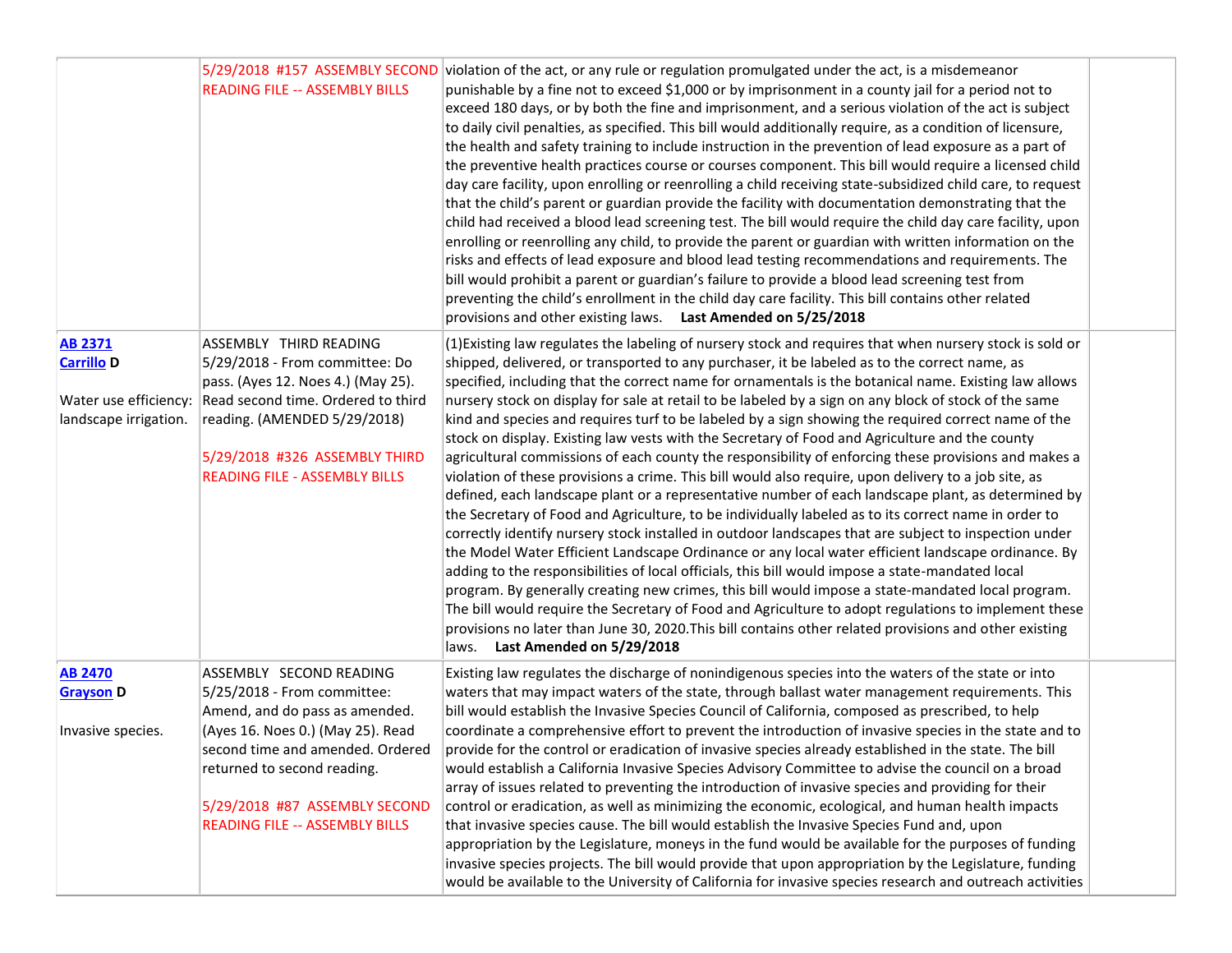|                                                                                                                                                         |                                                                                                                                                                                                                                                                            | that are coordinated with the council and recommended by the committee. This bill contains other<br>existing laws. Last Amended on 5/25/2018                                                                                                                                                                                                                                                                                                                                                                                                                                                                                                                                                                                                                                                                                                                                                                                                                                                                                                                                                                                                                                                                            |  |
|---------------------------------------------------------------------------------------------------------------------------------------------------------|----------------------------------------------------------------------------------------------------------------------------------------------------------------------------------------------------------------------------------------------------------------------------|-------------------------------------------------------------------------------------------------------------------------------------------------------------------------------------------------------------------------------------------------------------------------------------------------------------------------------------------------------------------------------------------------------------------------------------------------------------------------------------------------------------------------------------------------------------------------------------------------------------------------------------------------------------------------------------------------------------------------------------------------------------------------------------------------------------------------------------------------------------------------------------------------------------------------------------------------------------------------------------------------------------------------------------------------------------------------------------------------------------------------------------------------------------------------------------------------------------------------|--|
| <b>AB 2501</b><br>Chu D<br>Drinking water:<br>consolidation and<br>extension of service.                                                                | ASSEMBLY THIRD READING<br>5/25/2018 - From committee: Do<br>pass. (Ayes 13. Noes 3.) (May 25).<br>Read second time. Ordered to third<br>reading.<br>5/29/2018 #351 ASSEMBLY THIRD<br><b>READING FILE - ASSEMBLY BILLS</b>                                                  | Existing law declares it to be the established policy of the state that every human being has the right<br>to safe, clean, affordable, and accessible water adequate for human consumption, cooking, and<br>sanitary purposes. This bill would redefine "disadvantaged community" for these purposes to also<br>include a disadvantaged community that is served by a state small water system or domestic well.<br>The bill would authorize the state board to order consolidation with a receiving water system where<br>a disadvantaged community is reliant on a domestic well that consistently fails to provide an<br>adequate supply of safe drinking water. The bill would authorize the state board to develop and<br>adopt a policy that provides a process by which members of a disadvantaged community may<br>petition the state board to consider ordering consolidation. The bill would require the consolidation<br>to occur within 6 months of the initiation of the extension of service. This bill contains other related<br>provisions and other existing laws. Last Amended on 4/17/2018                                                                                                           |  |
| <b>AB 2538</b><br><b>Rubio D</b><br>Municipal separate<br>storm sewer<br>systems: financial<br>capability analysis.                                     | ASSEMBLY SECOND READING<br>5/25/2018 - From committee:<br>Amend, and do pass as amended.<br>(Ayes 12. Noes 0.) (May 25). Read<br>second time and amended. Ordered<br>returned to second reading.<br>5/29/2018 #95 ASSEMBLY SECOND<br><b>READING FILE -- ASSEMBLY BILLS</b> | Under existing law, the State Water Resources Control Board and the California regional water<br>quality control boards prescribe waste discharge requirements for the discharge of storm water in<br>accordance with the federal national pollutant discharge elimination system permit program.<br>Existing law requires the state board or the regional boards to issue waste discharge requirements<br>that ensure compliance with the federal Clean Water Act and apply any more stringent effluent<br>standards or limitations necessary to implement water quality control plans, or for the protection of<br>beneficial uses, or to prevent nuisance. This bill would require the state board, by July 1, 2019, to<br>establish financial capability assessment guidelines for municipal separate storm sewer system<br>permittees that are adequate and consistent when considering the costs to local jurisdictions. Last<br><b>Amended on 5/25/2018</b>                                                                                                                                                                                                                                                      |  |
| <b>AB 2541</b><br>Salas <sub>D</sub><br>Safe Drinking Water<br>State Revolving<br>Fund: project<br>financing: severely<br>disadvantaged<br>communities. | SENATE E.Q.<br>5/17/2018 - Referred to Com. on<br>EQ.<br>6/6/2018 9:30 a.m. - Room<br>3191 SENATE ENVIRONMENTAL<br>QUALITY, WIECKOWSKI, Chair                                                                                                                              | Existing law, the Safe Drinking Water State Revolving Fund Law of 1997, establishes the Safe Drinking<br>Water State Revolving Fund to provide grants or revolving fund loans for the design and construction<br>of projects for public water systems that will enable those systems to meet safe drinking water<br>standards. Existing law authorizes the State Water Resources Control Board, to the extent permitted<br>by federal law, to provide grant funding, and principal forgiveness and 0% financing on loans, from<br>the Safe Drinking Water State Revolving Fund to a project for a water system with a service area that<br>qualifies as a severely disadvantaged community if the water system demonstrates that repaying a<br>Safe Drinking Water State Revolving Fund loan with interest would result in unaffordable water<br>rates, as defined. This bill would instead authorize the board, to the extent permitted by federal law,<br>to provide up to 100% grant funding, and principal forgiveness and 0% financing on loans, from the<br>Safe Drinking Water State Revolving Fund to a project for a water system that serves a severely<br>disadvantaged community. Last Amended on 3/15/2018 |  |
| <b>AB 2545</b><br><b>Gallagher R</b><br>Department of Fish<br>and Wildlife: lake or<br>streambed alteration<br>agreements.                              | ASSEMBLY SECOND READING<br>5/25/2018 - From committee:<br>Amend, and do pass as amended.<br>(Ayes 13. Noes 1.) (May 25). Read<br>second time and amended. Ordered<br>returned to second reading.                                                                           | Existing law prohibits an entity from substantially diverting or obstructing the natural flow of, or<br>substantially changing or using any material from the bed, channel, or bank of, any river, stream, or<br>lake, or from depositing certain material where it may pass into any river, stream, or lake, without<br>first notifying the Department of Fish and Wildlife of that activity, and entering into a lake or<br>streambed alteration agreement if required by the department to protect fish and wildlife resources.<br>This bill would require the department, until January 1, 2023, to establish procedures for the<br>issuance of a general agreement in lieu of an individual alteration agreement pursuant to these                                                                                                                                                                                                                                                                                                                                                                                                                                                                                 |  |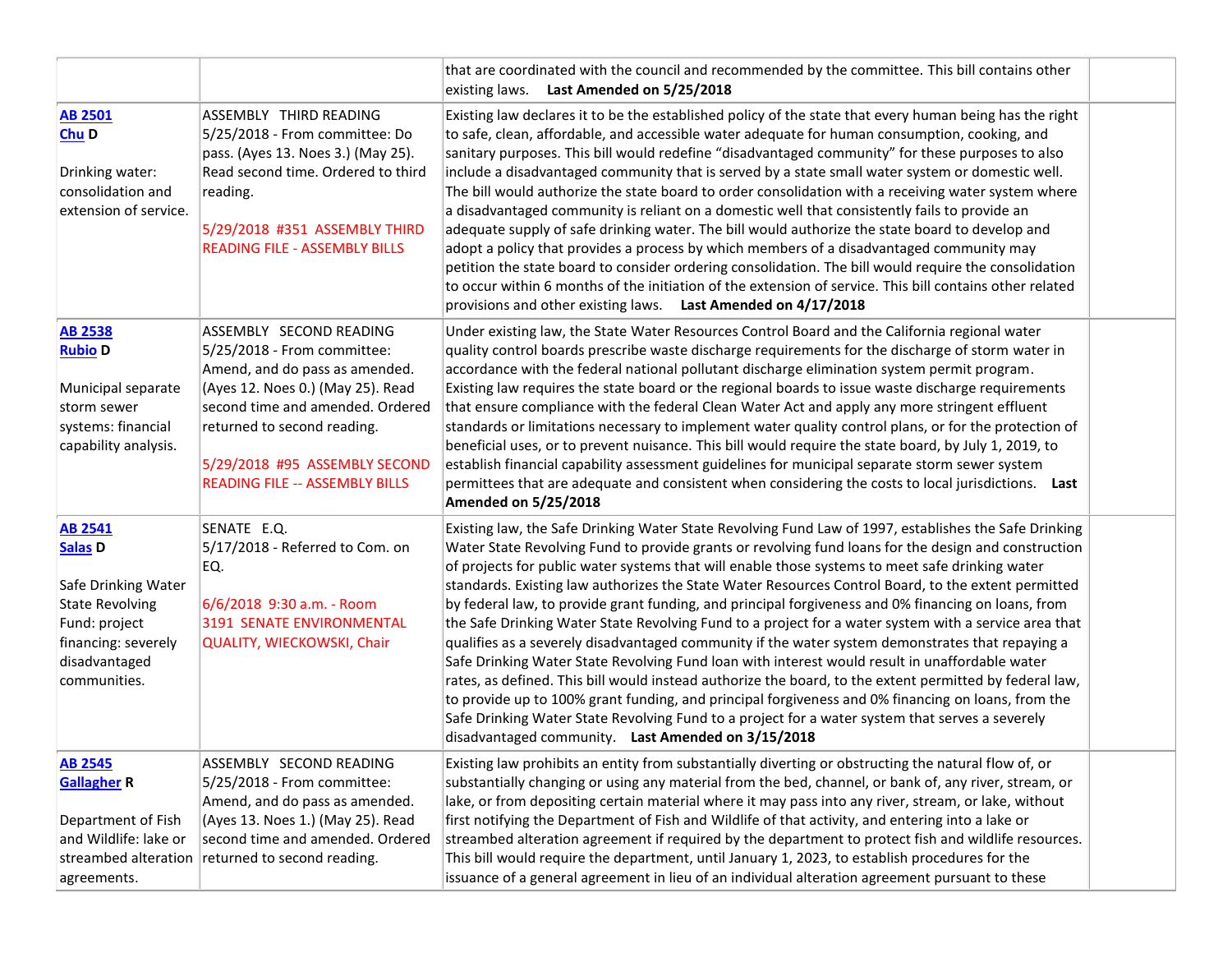|                                                                                                                                                                                   | 5/29/2018 #96 ASSEMBLY SECOND<br><b>READING FILE -- ASSEMBLY BILLS</b>                                                                                                                           | provisions. The bill would require the department to adopt general agreements, as specified, for<br>these activities. The bill would require the department to charge a fee for a general agreement<br>pursuant to specified provisions of law. Last Amended on 5/25/2018                                                                                                                                                                                                                                                                                                                                                                                                                                                                                                                                                                                                                                                                                                                                                                                                                                                                                                                                                                                                                                                                                                                                                                                                                                                                                                                                                                                                                                                                                                                                                                                                                                                                       |  |
|-----------------------------------------------------------------------------------------------------------------------------------------------------------------------------------|--------------------------------------------------------------------------------------------------------------------------------------------------------------------------------------------------|-------------------------------------------------------------------------------------------------------------------------------------------------------------------------------------------------------------------------------------------------------------------------------------------------------------------------------------------------------------------------------------------------------------------------------------------------------------------------------------------------------------------------------------------------------------------------------------------------------------------------------------------------------------------------------------------------------------------------------------------------------------------------------------------------------------------------------------------------------------------------------------------------------------------------------------------------------------------------------------------------------------------------------------------------------------------------------------------------------------------------------------------------------------------------------------------------------------------------------------------------------------------------------------------------------------------------------------------------------------------------------------------------------------------------------------------------------------------------------------------------------------------------------------------------------------------------------------------------------------------------------------------------------------------------------------------------------------------------------------------------------------------------------------------------------------------------------------------------------------------------------------------------------------------------------------------------|--|
| <b>AB 2728</b><br><b>Chen R</b><br>Replacement of<br>corroded or lead-<br>containing plumbing<br>or service lines:<br>loans.                                                      | ASSEMBLY APPR. SUSPENSE FILE<br>5/25/2018 - In committee: Held<br>under submission.                                                                                                              | Existing law, the Safe Drinking Water State Revolving Fund Law of 1997, establishes the Safe Drinking<br>Water State Revolving Fund to provide grants or revolving fund loans for the design and construction<br>of projects for public water systems that will enable those systems to meet safe drinking water<br>standards. This bill would, to the extent funding is made available, authorize the State Water<br>Resources Control Board to establish a grant program to provide funding to a county or qualified<br>nonprofit organization, as specified, to provide low-interest loans to defined property owners for the<br>replacement of corroded or lead-containing plumbing and service lines that adversely impact<br>drinking water standards or for the installation of a point-of-use or point-of-entry water treatment<br>system, as specified. The bill would require a county or qualified nonprofit organization that receives<br>a grant pursuant to these provisions to annually provide to the state board specified information<br>relating to the loans awarded and projects funded. The bill would authorize the state board to use a<br>funding source that is authorized for and consistent with the purposes of the program.                                                                                                                                                                                                                                                                                                                                                                                                                                                                                                                                                                                                                                                                                       |  |
| <b>AB 2900</b><br><b>Committee on</b><br>Environmental<br><b>Safety and Toxic</b><br><b>Materials</b><br>Proposed new public<br>water system:<br>preliminary technical<br>report. | SENATE APPR.<br>5/16/2018 - From committee: Do<br>pass and re-refer to Com. on APPR.<br>with recommendation: To Consent<br>Calendar. (Ayes 7. Noes 0.) (May 16).<br>Re-referred to Com. on APPR. | Existing law, the California Safe Drinking Water Act, imposes on the State Water Resources Control<br>Board various responsibilities and duties relating to providing a dependable, safe supply of drinking<br>water. The act prohibits a person from operating a public water system unless he or she first submits<br>an application to the state board and receives a permit, as specified. The act requires a proposed<br>new public water system to first submit a preliminary technical report to the state board at least 6<br>months before initiating construction of any water-related improvement that includes, among other<br>things, the name of each public water system for which any service area boundary is within 3 miles<br>of the proposed new public water system's service area and discussions of the feasibility of each of<br>the adjacent public water systems supplying domestic water to the proposed new public water<br>system's service area. The act makes it a misdemeanor for a person to knowingly make a false<br>statement or representation in a report submitted, maintained, or used for purposes of compliance<br>with the act. This bill would authorize the state board to approve the preliminary technical report<br>and allow construction to proceed before the end of the 6-month period. The bill would require the<br>preliminary technical report additionally to include the type of each public water system with a<br>service boundary within 3 miles and would instead require discussions of each adjacent community<br>water system's feasibility of supplying domestic water to the proposed new service area. Because a<br>false statement in the report could be a crime under the provision described above, this bill would<br>impose a state-mandated local program by expanding the scope of a crime. This bill contains other<br>related provisions and other existing laws. |  |
| <b>AB 2975</b><br><b>Friedman D</b><br>Wild and scenic<br>rivers.                                                                                                                 | ASSEMBLY THIRD READING<br>5/29/2018 - Read second time.<br>Ordered to third reading. (Amended<br>5/29/2018<br>5/29/2018 #201 ASSEMBLY THIRD<br><b>READING FILE - ASSEMBLY BILLS</b>              | Existing law establishes that it is the policy of the state that certain rivers that possess extraordinary<br>scenic, recreational, fishery, or wildlife values shall be preserved in their free-flowing state, together<br>with their immediate environments, for the benefit and enjoyment of the people of the state.<br>Existing law provides that the classification or reclassification of rivers or segments of rivers within<br>the state as wild, scenic, or recreational within the state wild and scenic rivers system shall be by<br>statute, but authorizes the Secretary of the Natural Resources Agency to recommend legislation to<br>classify or reclassify rivers or segments of rivers within the system, and include specific land use<br>restrictions relative to each particular classification in those recommendations. Existing law, with                                                                                                                                                                                                                                                                                                                                                                                                                                                                                                                                                                                                                                                                                                                                                                                                                                                                                                                                                                                                                                                                              |  |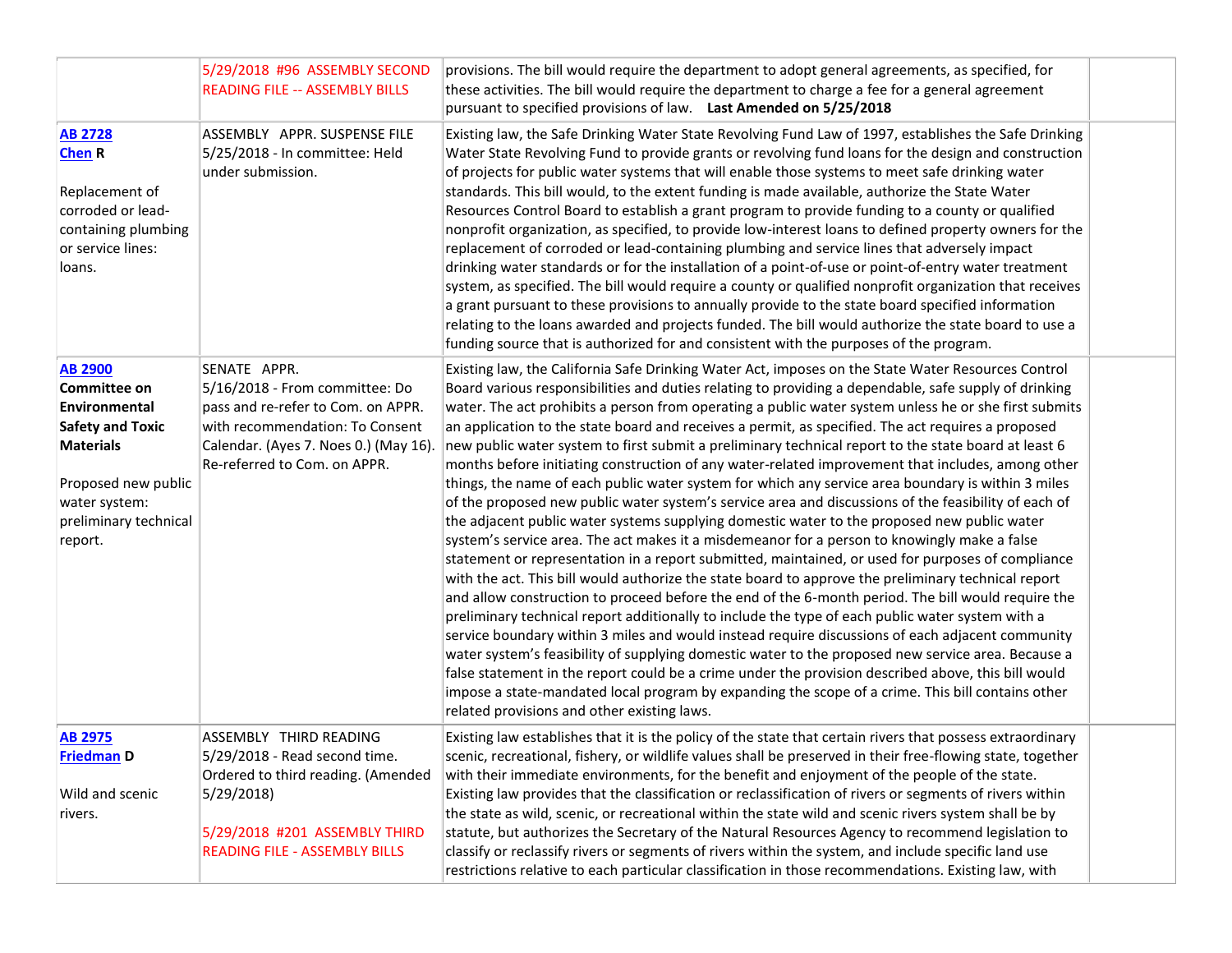|                                                                                                                          |                                                                                                                                                                                                                           | respect to potential additions to the state wild and scenic rivers system, requires the secretary to<br>study and submit to the Governor and the Legislature specified reports on the suitability or non-<br>suitability for addition to the system of rivers or segments thereof that are designated by the<br>Legislature as potential additions, and to report his or her recommendations in that regard. This bill<br>would, if (1) the federal government takes action to enact a statute that, upon enactment, would<br>require the removal or delisting of any river or segment of a river in California that is included in the<br>national wild and scenic rivers system and not in the state wild and scenic rivers system; or (2) the<br>secretary determines that the federal government by enactment of a statute or by executive order<br>has exempted a river or segment of a river in California that is not in the state wild and scenic river<br>system from the protection of certain federal provisions governing restrictions on water resources<br>projects, require the secretary, after holding a public hearing on the issue, based on the information<br>obtained through the public hearing, to determine whether the provision of state protection for the<br>river or segment of the river that has been removed, delisted, or exempted from the federal wild<br>and scenic rivers system is in the best interest of the state and, if so, to take specified actions, until<br>December 31, 2025, to add the river or segment of a river to the state wild and scenic rivers system<br>and to classify that river or segment of a river, as prescribed. Last Amended on 5/29/2018 |  |
|--------------------------------------------------------------------------------------------------------------------------|---------------------------------------------------------------------------------------------------------------------------------------------------------------------------------------------------------------------------|----------------------------------------------------------------------------------------------------------------------------------------------------------------------------------------------------------------------------------------------------------------------------------------------------------------------------------------------------------------------------------------------------------------------------------------------------------------------------------------------------------------------------------------------------------------------------------------------------------------------------------------------------------------------------------------------------------------------------------------------------------------------------------------------------------------------------------------------------------------------------------------------------------------------------------------------------------------------------------------------------------------------------------------------------------------------------------------------------------------------------------------------------------------------------------------------------------------------------------------------------------------------------------------------------------------------------------------------------------------------------------------------------------------------------------------------------------------------------------------------------------------------------------------------------------------------------------------------------------------------------------------------------------------------------------------------------------------|--|
| <b>AB 3012</b><br><b>Gallagher R</b><br><b>State Coastal</b><br>Conservancy: grants:<br>climate change<br>projects.      | SENATE DESK<br>5/17/2018 - Read third time. Passed.<br>Ordered to the Senate. In Senate.<br>Read first time. To Com. on RLS. for<br>assignment.                                                                           | Existing law establishes the State Coastal Conservancy, and prescribes the membership, functions,<br>and duties of the conservancy with regard to the protection, preservation, and enhancement of<br>specified coastal lands in the state. Existing law authorizes the conservancy to address the impacts<br>and potential impacts of climate change on resources within its jurisdiction, and to undertake certain<br>projects within that designated area. Existing law authorizes the conservancy to award grants to<br>public agencies and nonprofit organizations for certain projects that address the effects of climate<br>change, and, to the extent allowed, to prioritize projects that maximize public benefits, including,<br>but not limited to, reducing emissions of greenhouse gases, reducing hazards to harbors and ports,<br>preserving and enhancing coastal wetlands and natural lands, conserving biodiversity, and providing<br>recreational opportunities. This bill would require the conservancy, to the extent allowed, to                                                                                                                                                                                                                                                                                                                                                                                                                                                                                                                                                                                                                                                        |  |
|                                                                                                                          |                                                                                                                                                                                                                           | prioritize projects, either described above, or that reduce flood risk and enhance fish and wildlife<br>habitat, as described. Last Amended on 4/12/2018                                                                                                                                                                                                                                                                                                                                                                                                                                                                                                                                                                                                                                                                                                                                                                                                                                                                                                                                                                                                                                                                                                                                                                                                                                                                                                                                                                                                                                                                                                                                                       |  |
| <b>AB 3206</b><br><b>Friedman D</b><br>Water conservation:<br>water meters:<br>accuracy and<br>performance<br>standards. | ASSEMBLY THIRD READING<br>5/25/2018 - From committee: Do<br>pass. (Ayes 12. Noes 4.) (May 25).<br>Read second time. Ordered to third<br>reading.<br>5/29/2018 #440 ASSEMBLY THIRD<br><b>READING FILE - ASSEMBLY BILLS</b> | (1) Existing law requires the State Energy Resources Conservation and Development Commission to<br>establish design and construction standards and energy and water conservation design standards<br>that increase efficiency in the use of energy and water for new residential and new nonresidential<br>buildings to reduce the wasteful, uneconomic, inefficient, or unnecessary consumption of energy.<br>Existing law requires the commission to establish minimum levels of operating efficiency to promote<br>the use of energy and water efficient appliances, including landscape irrigation equipment. This bill<br>would require the commission, on or before January 1, 2020, to adopt regulations setting standards<br>for the accuracy of water meters purchased on and after the effective date of those regulations,<br>including water meters installed pursuant to the Water Measurement Law, described in (2). The bill<br>would allow a water purveyor to install a water meter possessed by that water purveyor before the<br>effective date of the regulations for a time period deemed appropriate by the commission. This bill<br>contains other related provisions and other existing laws. Last Amended on 4/3/2018                                                                                                                                                                                                                                                                                                                                                                                                                                                                 |  |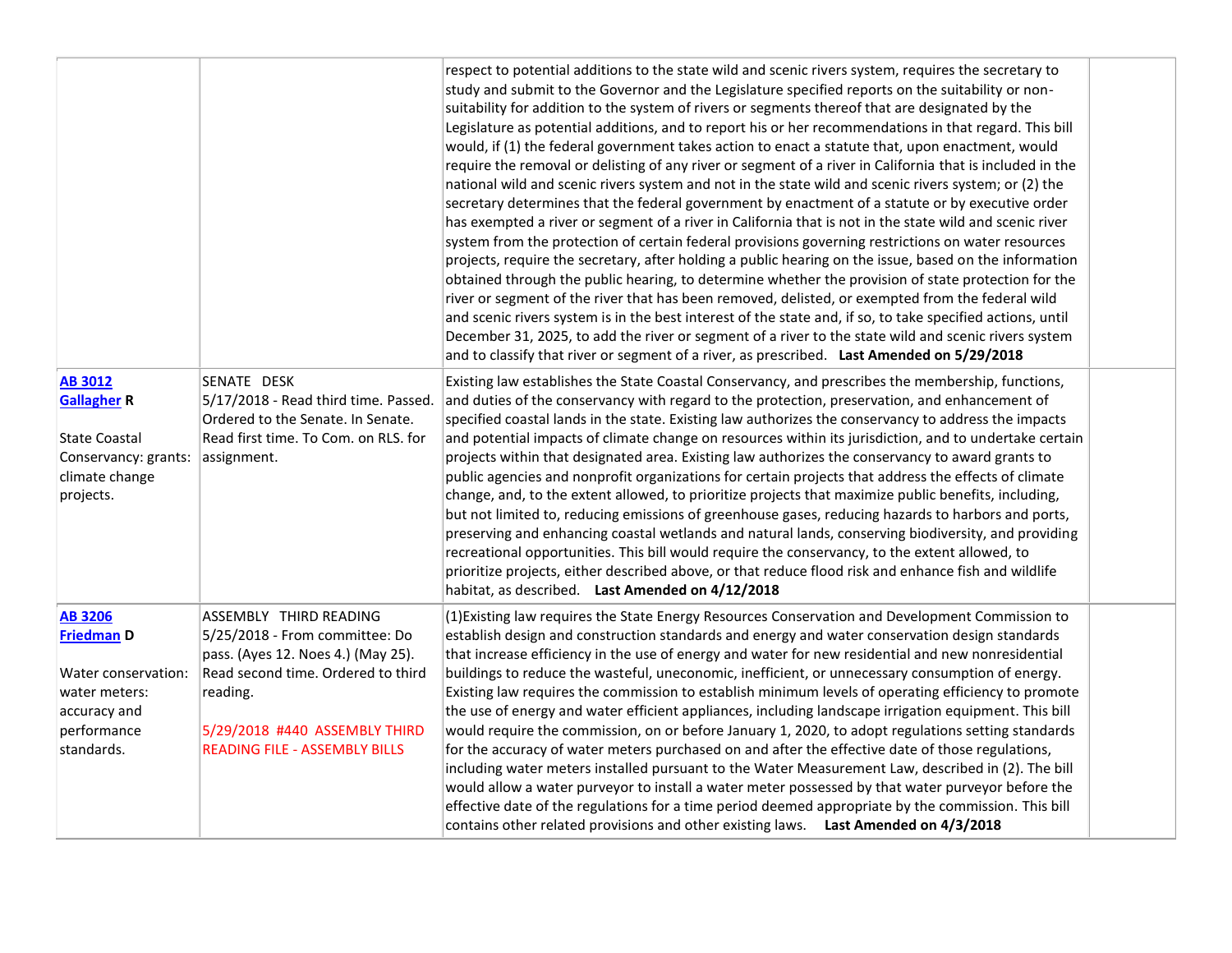| <b>SB 606</b><br><b>Hertzberg D</b><br>Water management<br>planning.                               | SENATE ENROLLED<br>5/23/2018 - Enrolled and presented<br>to the Governor at 10:30 a.m.                                                      | (1) Existing law requires the state to achieve a 20% reduction in urban per capita water use in<br>California by December 31, 2020. Existing law requires each urban retail water supplier to develop<br>urban water use targets and an interim urban water use target, as specified. Assembly Bill 1668 of<br>the 2017-18 Regular Session, if enacted, would require the State Water Resources Control Board, in<br>coordination with the Department of Water Resources, to adopt long-term standards for the<br>efficient use of water and would establish specified standards for per capita daily indoor residential<br>water use. The bill would require an urban retail water supplier to calculate an urban water use<br>objective no later than November 1, 2023, and by November 1 every year thereafter, and its actual<br>urban water use by those same dates. The bill would require an urban retail water supplier to submit<br>a report to the department for these purposes by those dates. The bill would authorize the board to<br>issue information orders, written notices, and conservation orders to an urban retail water supplier<br>that does not meet its urban water use objective, as specified. The bill would authorize the board to<br>waive these requirements for a period of up to 5 years, as specified. This bill contains other related<br>provisions and other existing laws. Last Amended on $5/7/2018$                                                                                                                                                                                                                                                                                                                                                                                                                                                                                                                                                                                                                                                                                                                                                                                                                                                                                                                                                                                                                                                                                                                                                                                                                                                        |  |
|----------------------------------------------------------------------------------------------------|---------------------------------------------------------------------------------------------------------------------------------------------|------------------------------------------------------------------------------------------------------------------------------------------------------------------------------------------------------------------------------------------------------------------------------------------------------------------------------------------------------------------------------------------------------------------------------------------------------------------------------------------------------------------------------------------------------------------------------------------------------------------------------------------------------------------------------------------------------------------------------------------------------------------------------------------------------------------------------------------------------------------------------------------------------------------------------------------------------------------------------------------------------------------------------------------------------------------------------------------------------------------------------------------------------------------------------------------------------------------------------------------------------------------------------------------------------------------------------------------------------------------------------------------------------------------------------------------------------------------------------------------------------------------------------------------------------------------------------------------------------------------------------------------------------------------------------------------------------------------------------------------------------------------------------------------------------------------------------------------------------------------------------------------------------------------------------------------------------------------------------------------------------------------------------------------------------------------------------------------------------------------------------------------------------------------------------------------------------------------------------------------------------------------------------------------------------------------------------------------------------------------------------------------------------------------------------------------------------------------------------------------------------------------------------------------------------------------------------------------------------------------------------------------------------------------------------------------------------|--|
| <b>SB 623</b><br><b>Monning D</b><br>Water quality: Safe<br>and Affordable<br>Drinking Water Fund. | ASSEMBLY RLS.<br>$9/1/2017$ - From committee:<br>Without recommendation. (Ayes 11.<br>Noes 0.) (September 1) Re-referred<br>to Com. on RLS. | (1) Existing law, the California Safe Drinking Water Act, requires the State Water Resources Control<br>Board to administer provisions relating to the regulation of drinking water to protect public health.<br>Existing law declares it to be the established policy of the state that every human being has the right<br>to safe, clean, affordable, and accessible water adequate for human consumption, cooking, and<br>sanitary purposes. This bill would establish the Safe and Affordable Drinking Water Fund in the State<br>Treasury and would provide that moneys in the fund are continuously appropriated to the state<br>board. The bill would require the board to administer the fund to secure access to safe drinking<br>water for all Californians, while also ensuring the long-term sustainability of drinking water service<br>and infrastructure. The bill would authorize the state board to provide for the deposit into the fund<br>of federal contributions, voluntary contributions, gifts, grants, bequests, and settlements from<br>parties responsible for contamination of drinking water supplies. The bill would require the state<br>board to expend moneys in the fund for grants, loans, contracts, or services to assist eligible<br>applicants with projects relating to the provision of safe and affordable drinking water consistent<br>with a fund implementation plan adopted annually by the state board, as prescribed. The bill would<br>require the state board annually to prepare and make available a report of expenditures of the fund<br>and to adopt annually, after a public hearing, an assessment of funding need that estimates the<br>anticipated funding needed for the next fiscal year to achieve the purposes of the fund. The bill<br>would require, by January 1, 2019, the state board, in consultation with local health officers and<br>other relevant stakeholders, to make available a map of aquifers that are used or likely to be used as<br>a source of drinking water that are at high risk of containing contaminants. For purposes of the map,<br>the bill would require local health officers and other relevant local agencies to provide all results of,<br>and data associated with, water quality testing performed by certified laboratories to the board, as<br>specified. By imposing additional duties on local health officers and local agencies, the bill would<br>impose a state-mandated local program. By creating a new continuously appropriated fund, this bill<br>would make an appropriation. This bill contains other related provisions and other existing<br>Last Amended on 8/21/2017<br>laws. |  |
| <b>SB 701</b><br>Hueso <sub>D</sub>                                                                | ASSEMBLY APPR.<br>$9/1/2017$ - September 1 hearing:                                                                                         | The California Constitution requires a measure authorizing general obligation bonds to specify the<br>single object or work to be funded by the bonds and further requires such a measure to be approved<br>by a 2/3 vote of each house of the Legislature and submitted to the voters, as specified. Existing law,                                                                                                                                                                                                                                                                                                                                                                                                                                                                                                                                                                                                                                                                                                                                                                                                                                                                                                                                                                                                                                                                                                                                                                                                                                                                                                                                                                                                                                                                                                                                                                                                                                                                                                                                                                                                                                                                                                                                                                                                                                                                                                                                                                                                                                                                                                                                                                                  |  |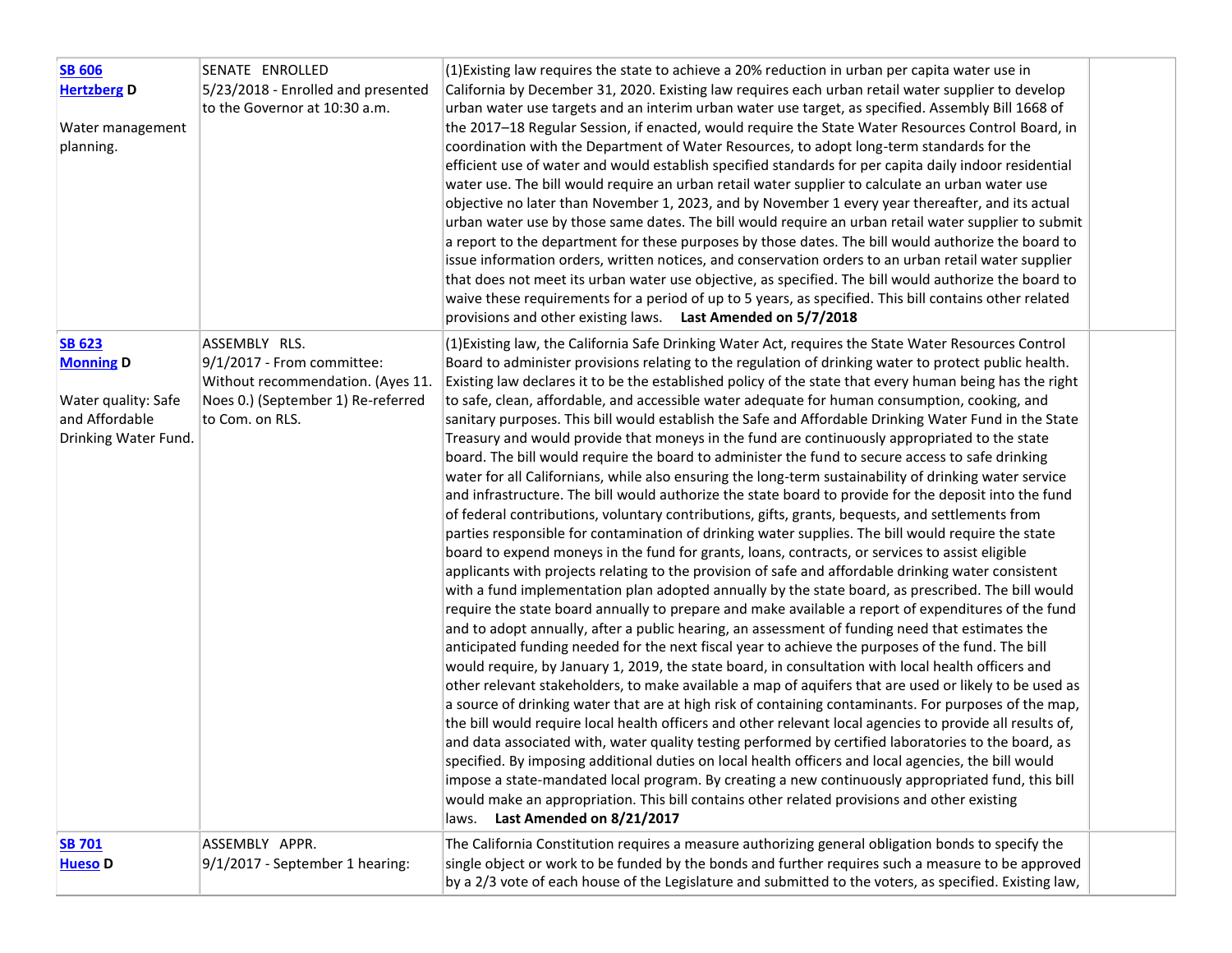| Salton Sea<br>Obligations Act of<br>2018.                                                                            | Held in committee and under<br>submission.                                                                                                                                                                          | the State General Obligation Bond Law, contains procedures for use in authorizing the issuance and<br>sale of, and providing for the repayment of, state general obligation bonds. Under existing law,<br>various general obligation bond measures have been approved by the voters to provide funds for<br>certain natural resources programs. This bill would enact the Salton Sea Obligations Act of 2018,<br>which, if approved by the voters, would authorize the issuance of bonds in the amount of<br>\$500,000,000 pursuant to the State General Obligation Bond Law to finance a program to comply<br>with specified state obligations relating to the Salton Sea. This bill would provide for the submission<br>of these provisions to the voters at the November 6, 2018, statewide general election. This bill<br>contains other related provisions. Last Amended on 7/3/2017                                                                                                                                                                                                                                                                                                                                                                                                                              |  |
|----------------------------------------------------------------------------------------------------------------------|---------------------------------------------------------------------------------------------------------------------------------------------------------------------------------------------------------------------|------------------------------------------------------------------------------------------------------------------------------------------------------------------------------------------------------------------------------------------------------------------------------------------------------------------------------------------------------------------------------------------------------------------------------------------------------------------------------------------------------------------------------------------------------------------------------------------------------------------------------------------------------------------------------------------------------------------------------------------------------------------------------------------------------------------------------------------------------------------------------------------------------------------------------------------------------------------------------------------------------------------------------------------------------------------------------------------------------------------------------------------------------------------------------------------------------------------------------------------------------------------------------------------------------------------------|--|
| <b>SB 952</b><br><b>Anderson R</b><br>Water conservation:<br>local water supplies.                                   | SENATE RLS.<br>2/8/2018 - Referred to Com. on RLS.                                                                                                                                                                  | Existing provisions of the California Constitution declare the policy that the water resources of the<br>state be put to beneficial use to the fullest extent of which they are capable, that the waste or<br>unreasonable use or unreasonable method of use of water be prevented, and that the conservation<br>of these waters is to be exercised with a view to the reasonable and beneficial use of the waters in<br>the interest of the people and for the public welfare. Existing law requires the state to achieve a 20%<br>reduction in urban per capita water use in California by December 31, 2020. This bill would state the<br>intent of the Legislature to enact legislation that would require the State Water Resources Control<br>Board to recognize local water agency investment in water supply and will ensure that local agencies<br>receive sufficient credit for these investments in meeting any water conservation or efficiency<br>mandates.                                                                                                                                                                                                                                                                                                                                               |  |
| <b>SB 966</b><br><b>Wiener D</b><br>Onsite treated<br>nonpotable water<br>systems.                                   | SENATE THIRD READING<br>5/25/2018 - From committee: Do<br>pass. (Ayes 7. Noes 0.) (May 25).<br>Read second time. Ordered to third<br>reading.<br>5/29/2018 #219 SENATE SEN THIRD<br><b>READING FILE - SEN BILLS</b> | Existing law requires the State Water Resources Control Board to establish uniform statewide<br>recycling criteria for each varying type of use of recycled water where the use involves the<br>protection of public health. This bill would, on or before December 1, 2022, require the state board,<br>in consultation with the California Building Standards Commission, to adopt regulations for risk-<br>based water quality standards for the onsite treatment and reuse of non-potable water, as provided.<br>The bill would authorize the state board to contract with public or private entities regarding the<br>content of the standards and would exempt those contracts from, among other provisions, review<br>and approval of the Department of General Services. The bill would require a local jurisdiction, as<br>defined, that elects to establish a program for onsite treated non-potable water systems to, among<br>other things, adopt, through ordinance, a local program that includes the risk-based water quality<br>standards established by the state board. The bill would prohibit an onsite treated non-potable<br>water system from being installed except under a program established by a local jurisdiction in<br>compliance with the bill's provisions. Last Amended on 4/10/2018 |  |
| <b>SB 979</b><br><b>Cannella R</b><br>Water Quality,<br>Supply, and<br>Infrastructure<br>Improvement Act of<br>2014. | SENATE RLS.<br>$ 2/14/2018$ - Referred to Com. on<br>RLS.                                                                                                                                                           | Existing law, the Water Quality, Supply, and Infrastructure Improvement Act of 2014, approved by<br>the voters as Proposition 1 at the November 4, 2014, statewide general election, authorizes the<br>issuance of general obligation bonds in the amount of \$7,545,000,000 to finance a water quality,<br>supply, and infrastructure improvement program. The bond act provides that the sum of<br>\$810,000,000 is to be available, upon appropriation by the Legislature, for expenditures on, and<br>competitive grants and loans to, projects that are included in and implemented in an adopted<br>integrated regional water management plan and respond to climate change and contribute to<br>regional water security. The bond act requires \$200,000,000 of that amount to be available for<br>grants for multi-benefit storm water management projects. This bill would make a non-substantive<br>change in those grant provisions.                                                                                                                                                                                                                                                                                                                                                                        |  |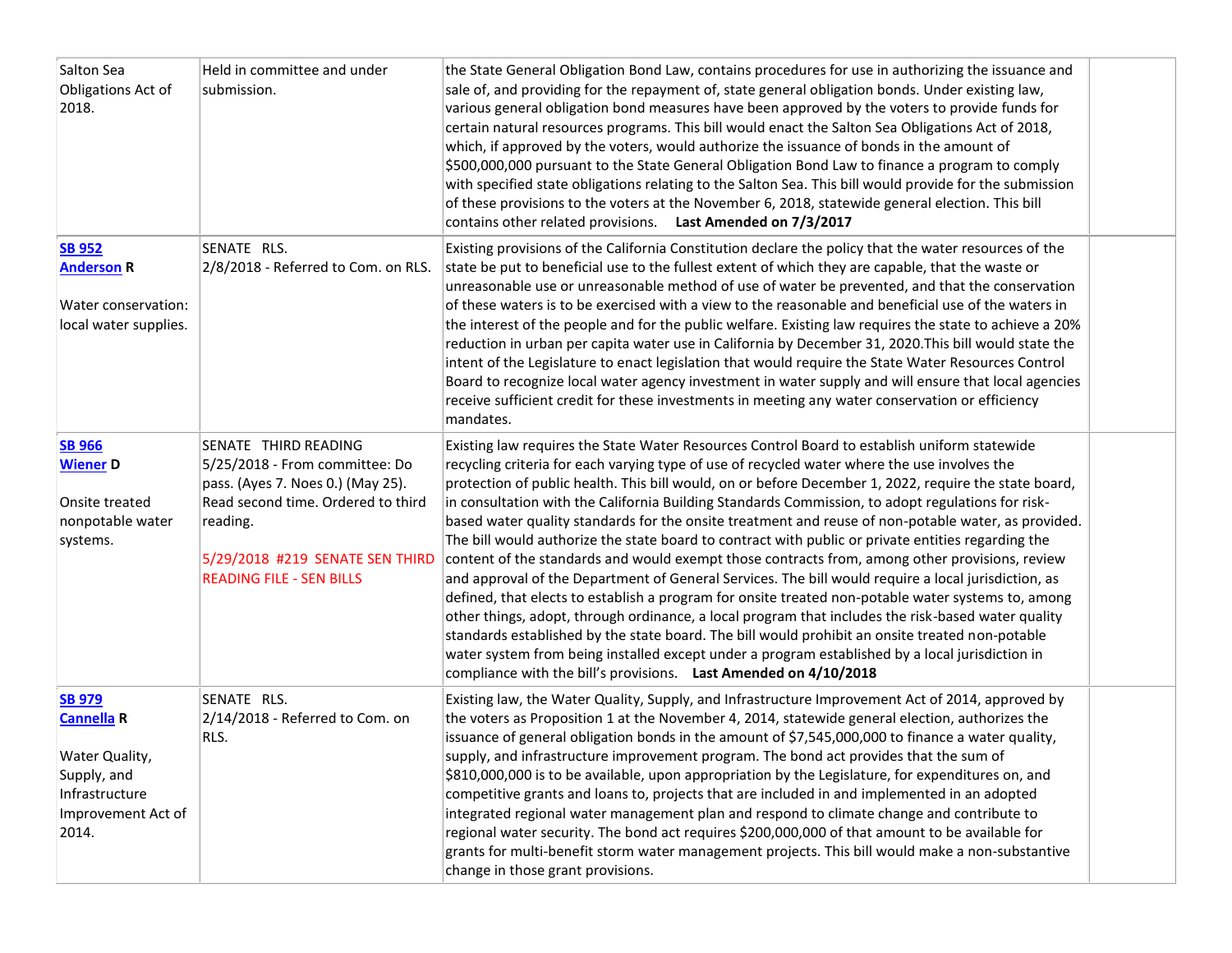| <b>SB 998</b><br><b>Dodd D</b><br>Discontinuation of<br>residential water<br>service: urban and<br>community water<br>systems. | SENATE THIRD READING<br>5/23/2018 - Read second time.<br>Ordered to third reading.<br>5/29/2018 #138 SENATE SEN THIRD<br><b>READING FILE - SEN BILLS</b>                                                            | Existing law, the California Safe Drinking Water Act, requires the State Water Resources Control<br>Board to administer provisions relating to the regulation of drinking water to protect public health.<br>Existing law declares it to be the established policy of the state that every human being has the right<br>to safe, clean, affordable, and accessible water adequate for human consumption, cooking, and<br>sanitary purposes. This bill would require an urban and community water system, defined as a public<br>water system that supplies water to more than 200 service connections, to have a written policy on<br>discontinuation of water service to certain types of residences for nonpayment available in<br>prescribed languages. The bill would require the policy to include certain components, be available<br>on the system's Internet Web site, and be provided to customers in writing, upon request. The bill<br>would provide for enforcement of these provisions, including making a violation of these provisions<br>punishable by a civil penalty issued by the board in an amount not to exceed \$1,000 for each day in<br>which the violation occurs. The bill would prohibit an urban and community water system from<br>discontinuing residential service for nonpayment until a payment by a customer has been delinquent<br>for at least 60 days. The bill would require an urban and community water system to contact the<br>customer named on the account and provide the customer with the urban and community water<br>system's policy on discontinuation of residential service for nonpayment no less than 7 business days<br>before discontinuation of residential service, as prescribed. This bill contains other related provisions<br>and other existing laws. Last Amended on 5/7/2018 |  |
|--------------------------------------------------------------------------------------------------------------------------------|---------------------------------------------------------------------------------------------------------------------------------------------------------------------------------------------------------------------|------------------------------------------------------------------------------------------------------------------------------------------------------------------------------------------------------------------------------------------------------------------------------------------------------------------------------------------------------------------------------------------------------------------------------------------------------------------------------------------------------------------------------------------------------------------------------------------------------------------------------------------------------------------------------------------------------------------------------------------------------------------------------------------------------------------------------------------------------------------------------------------------------------------------------------------------------------------------------------------------------------------------------------------------------------------------------------------------------------------------------------------------------------------------------------------------------------------------------------------------------------------------------------------------------------------------------------------------------------------------------------------------------------------------------------------------------------------------------------------------------------------------------------------------------------------------------------------------------------------------------------------------------------------------------------------------------------------------------------------------------------------------------------------------------------------------------------------------|--|
| <b>SB 1215</b><br><b>Hertzberg D</b>                                                                                           | SENATE THIRD READING<br>5/25/2018 - From committee: Do<br>pass. (Ayes 5. Noes 2.) (May 25).                                                                                                                         | Existing law declares it to be the established policy of the state that every human being has the right<br>to safe, clean, affordable, and accessible water adequate for human consumption, cooking, and<br>sanitary purposes. This bill would authorize the state board to order the provision of sewer service                                                                                                                                                                                                                                                                                                                                                                                                                                                                                                                                                                                                                                                                                                                                                                                                                                                                                                                                                                                                                                                                                                                                                                                                                                                                                                                                                                                                                                                                                                                               |  |
| Provision of sewer<br>service:<br>disadvantaged<br>communities.                                                                | Read second time. Ordered to third<br>reading.<br>5/29/2018 #189 SENATE SEN THIRD<br><b>READING FILE - SEN BILLS</b>                                                                                                | by a special district, city, or county to a disadvantaged community, as defined, under specified<br>circumstances. By authorizing the state board to require a special district, city, or county to provide<br>sewer service, this bill would impose a state-mandated local program. The bill would require the<br>state board to take certain actions before ordering the provision of sewer service that are similar to<br>those required for the consolidation or extension of water systems. The bill would authorize the<br>state board to develop and adopt a process by which members of disadvantaged communities may<br>petition the state board for consideration of provision of sewer service. This bill contains other<br>related provisions and other existing laws. Last Amended on 4/30/2018                                                                                                                                                                                                                                                                                                                                                                                                                                                                                                                                                                                                                                                                                                                                                                                                                                                                                                                                                                                                                                   |  |
| <b>SB 1422</b><br><b>Portantino D</b><br>California Safe<br>Drinking Water Act:<br>microplastics.                              | SENATE THIRD READING<br>5/25/2018 - From committee: Do<br>pass. (Ayes 7. Noes 0.) (May 25).<br>Read second time. Ordered to third<br>reading.<br>5/29/2018 #260 SENATE SEN THIRD<br><b>READING FILE - SEN BILLS</b> | Existing law, the California Safe Drinking Water Act, requires the State Water Resources Control<br>Board to administer provisions relating to the regulation of drinking water to protect public health,<br>including, but not limited to, conducting research, studies, and demonstration programs relating to<br>the provision of a dependable, safe supply of drinking water, enforcing the federal Safe Drinking<br>Water Act, adopting implementing regulations, and conducting studies and investigations to assess<br>the quality of water in private domestic water supplies. Under the act, the implementing regulations<br>are required to include, but are not limited to including, monitoring of contaminants and<br>requirements for notifying the public of the quality of the water delivered to customers. This bill<br>would require the state board to adopt requirements for the annual testing and reporting of the<br>amount of microplastics in drinking water, including public disclosure of those results. Last<br>Amended on 4/26/2018                                                                                                                                                                                                                                                                                                                                                                                                                                                                                                                                                                                                                                                                                                                                                                             |  |